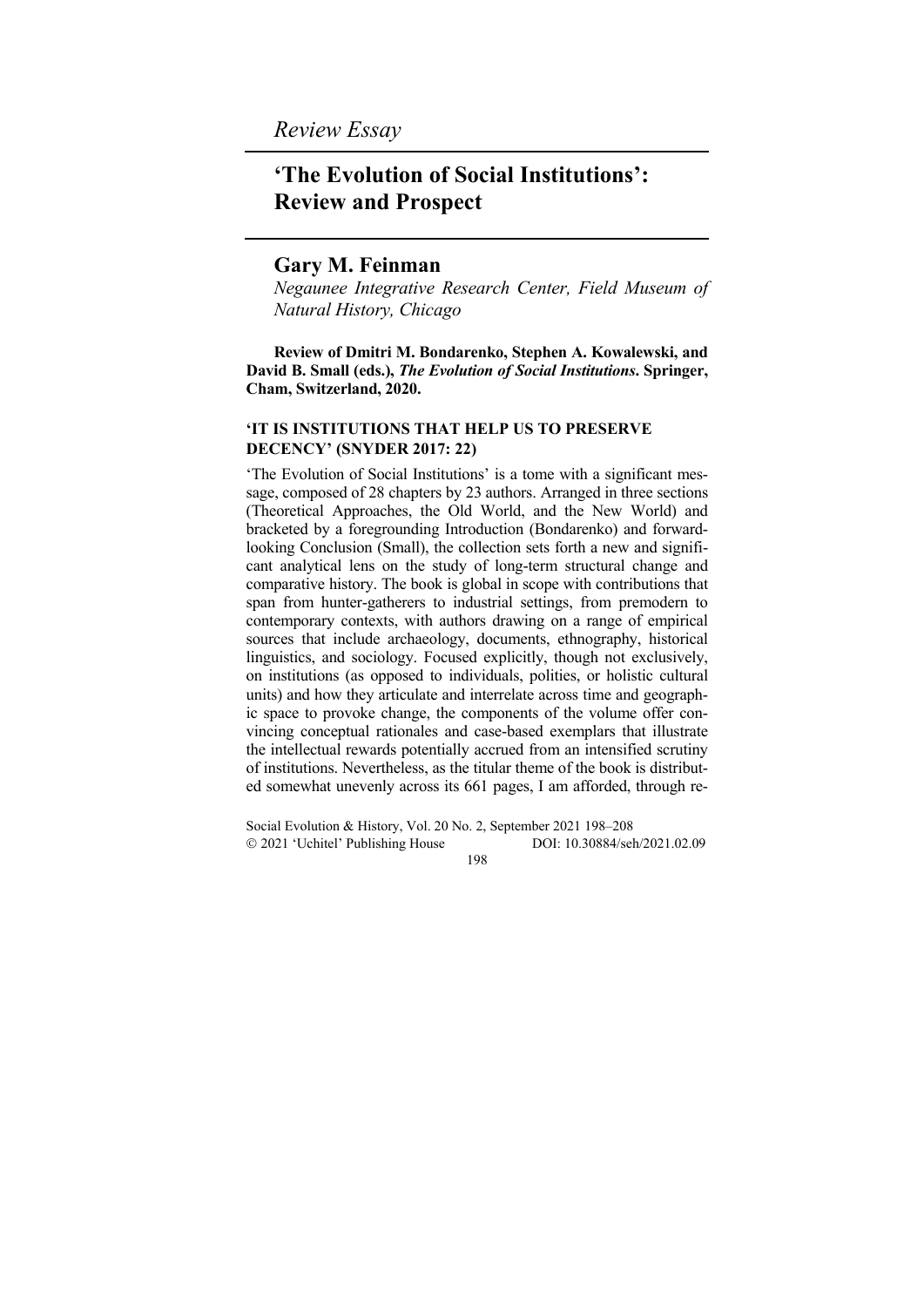view, this opportunity not only to highlight key findings and arguments that specific authors bring to fore but to contextualize them in a longer stream of comparative approaches and theoretical debates that characterize social evolutionary thought. That discussion follows a brief detour required by transparency. In the spirit of full disclosure, I elect to make clear that the editors and a good number of the authors in this work are collaborators, colleagues, and friends of mine. Also, the publisher of the volume, Springer, is the imprint for the journal that I have edited for decades. Although I profoundly hope and have tried to not let these associations obscure or skew my assessments, readers should be aware that these personal ties exist.

Context also underpins this assessment of the volume as a whole and its central focus on institutions as an analytical prism to examine deep historical processes of structural change. Toward that end, the remainder of this piece is divided into two sections. The first, largely definitional, reviews how the volume contributors, to a large degree in chapters by the editors, frame their institutional focus. Toward the end of this section, I position institutional analyses in the broader theoretical stream of social evolutionary thought. Here, the perspective is as much or more my own than directly derivative from the volume. That discussion is followed by a second section that elaborates additional key findings from the collection, both those derived through directed institutional investigations as well as other research frames. In conjunction, the individual chapters and this volume as a totality illustrate that advocacy for a more explicit analytical focus on institutions is not meant as a replacement for archaeological investigations at other analytical scales, but as an important supplementary vantage. The intent of this review is a discussion of the book's principal theme and its implementation and expression across component cases, and not an orderly roster or assessment of each specific chapter.

### **INSTITUTIONS: WHAT AND WHY?**

The justification for this volume is set forth in its first two pages. The book's first editor outlines what has now become clear empirically: social evolutionary change is non-linear, operates at different tempos, follows distinct historical and regional pathways, and cannot be meaningfully categorized in a laddered list of discrete organizational stages, such as bands-tribes-chiefdoms-states (Bondarenko, pp. 1–2). After this forthright come to terms, Dmitri M. Bondarenko calls for a refocused lens, and new analytical units, to investigate and explicate the long arc of comparative social evolution, or human cooperative arrangements, per Charles Stanish (p. 555). The connective twine that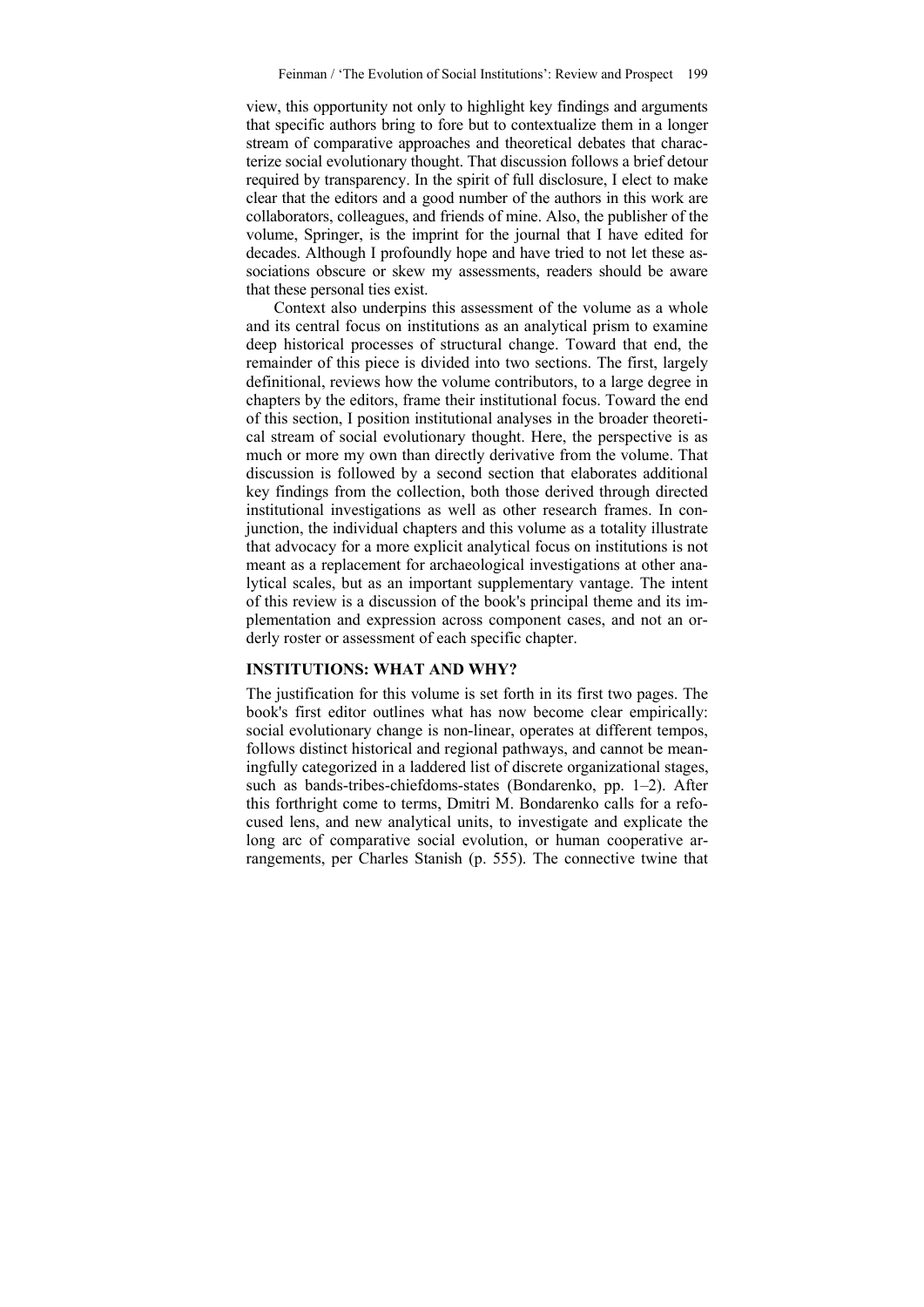threads this edited work is a thoughtful and reasoned argument that the examination of social institutions and their interconnections makes conceptual and pragmatic sense as a core feature of cross-cultural investigations of long-term structural changes in human social formations and their aggregates up to the scale of global systems.

As might be expected in a volume of more than two dozen chapters, written by an array of accomplished, international scholars spanning several disciplines, no single definition of social institutions is applied uniformly across the collection. Nevertheless, the basic definitional parameters are largely consistent across many of the chapters, and as Small (p. 661) recognizes, 'we need to seriously consider tailoring our institutional units to the questions we are asking.' The most succinct and clear delineation is stated by Stephen A. Kowalewski and Jennifer Birch (p. 31), citing an earlier publication that they co-wrote (Holland-Lulewicz *et al.* 2020, p. 1): 'Institutions are organizations of people that carry out objectives using regularized practices and norms, labor, and resources.' Their purpose is to connect individuals to other people with shared goals and objectives (Kowalewski and Birch, p. 31). As Stanish (p. 555) outlines, human communities, as well as larger sociopolitical affiliations, face key challenges known as the collective action problems – how to keep people working together for their individual and common good. Institutions, underpinned by norms and social compacts, are created to meet objectives and enhance survival in the face of landscapes dotted by trials and tribulations. What we refer to as societies are in actuality sets of institutions (Bondarenko, p. 2), and the interplay of articulating and changing institutions helps account for 'the non-linear, alternative-pathways character of social evolution' (Kowalewski and Birch, p. 31).

Stitched across this volume's chapters are a series of persuasive rationales for why a comparative focus on institutions is timely for the study of deep history. Although the cross-cultural study of institutions has a rich record across the social sciences, it generally has not been a principal theoretical or methodological concern for archaeology (Kowalewski and Heredia Espinoza, p. 495). Consequently, refocusing will entail a certain amount of rethinking, recoding, and reconceptualizing data, units of analysis, and investigation (Kowalewski and Birch, pp. 33–34). Nevertheless, many, though clearly not all, institutions have a spatially delimited footprint, a built environment potentially suitable for archaeological investigation. A sharpened analytical lens on institutions has comparative advantages in relation to less precise, undisciplined narratives while it also avoids 'the abstraction and misplaced concreteness of conceptual units' such as cultures, identi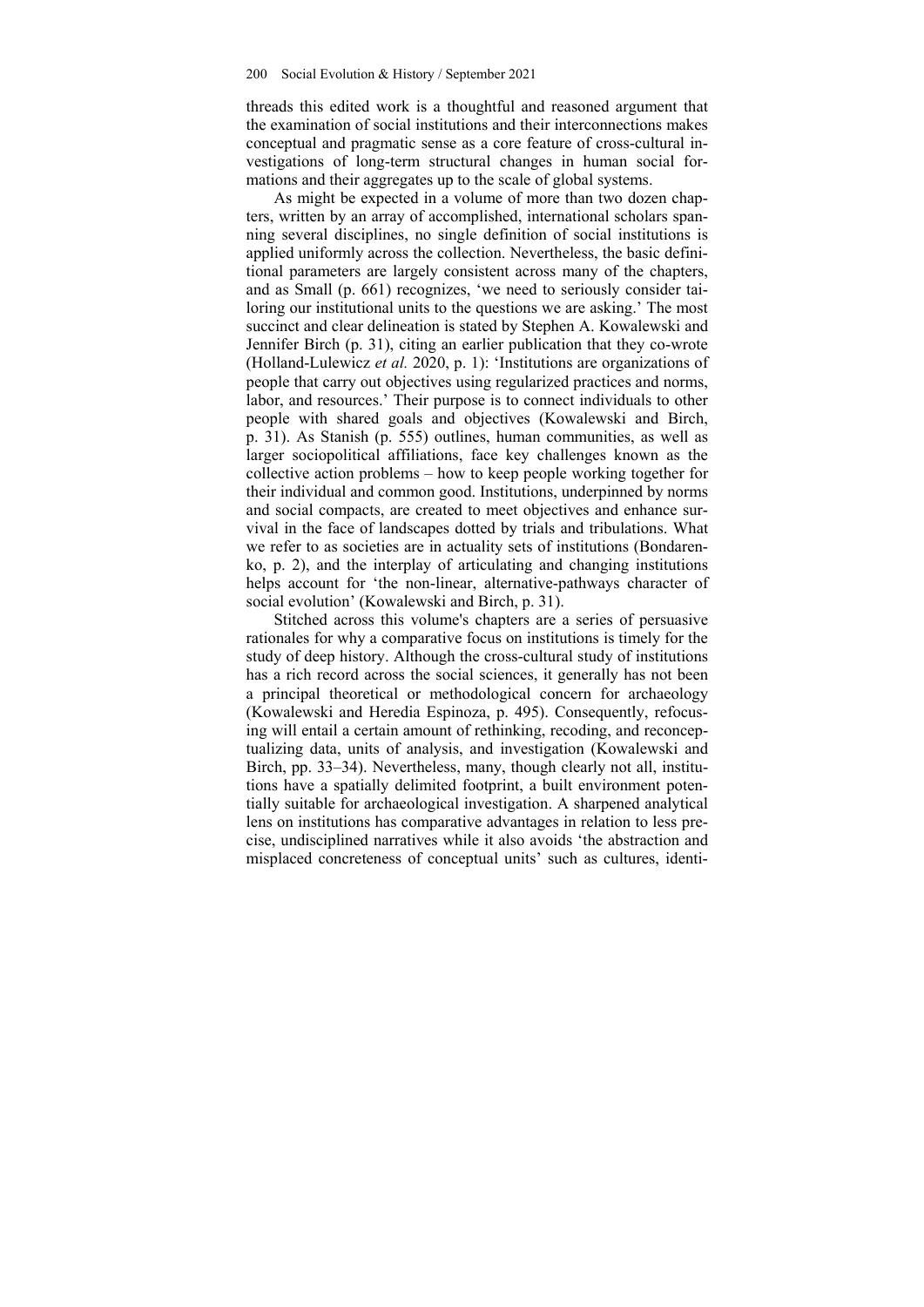ties, or elites (Kowalewski and Heredia Espinoza, p. 495; see also Feinman and Neitzel 2020; Holland-Lulewicz *et al.* 2020).

Furthermore, if we are to draw on the full extent of human history and cooperative arrangements, their sustainability, and outcomes meeting challenges, then archaeology's language (its units of analysis and how its data are packaged) must be mutually intelligible with those found in sister disciplines, the ecological and social sciences. Archaeological units and concepts 'should bridge between the population-based concepts of biology and ecology, and the sociological concepts of people doing things in groups' (Kowalewski and Birch, p. 30). An institutional focus allows archaeologists to excise the constraints and limitations of over-used, common 'taxonomic containers' (Birch, p. 420; see also Feinman and Neitzel 2020), while it facilitates linkages to potentially relevant bodies of contemporary social science theory in disciplines including institutional political science, institutional economics, and social network analysis (*e.g*., Abrutyn and Turner 2011; Hodgson 1998; Peeples 2019; Thelen 1999).

In taking an institutional approach to social evolution, researchers also recognize that broad patterns of change in human interpersonal formations and aggregations should be conceptualized and explained in terms of the dynamic relations among individuals and institutions, also composed of (and constructed by) people (Kowalewski and Birch, p. 36). 'For our species, getting things done is always social' (Kowalewski and Birch, p. 30), as are provoking change and innovating new. When one dissects historical processes, the root causes generally are centered in the dynamics of human and institutional relations. Convincing, overarching explanations for change rarely can be found solely in external factors or even in the actions of singular individuals.

Institutional analyses aim to highlight parallels, differences, and changes in a Mertonian middle-range tier of theoretical analysis (Holland-Lulewicz *et al.* 2020; Merton 1968; Smith 2011). In opposition to many generalizing conceptual frames in archaeology, prime movers, unilinear sequences, and universal causal models are not foci for institution-based, comparative research. Rather, an institutional frame offers a means of inductively defining and organizing data in ways amenable to interpretation and compatible with mid-tier conceptual approaches that outline recurrent processes (*e.g*., Fargher *et al.* 2019). In this collection, the most explicit example is a comparison of two Iroquoian confederacies (Birch, pp. 419–435), which superficially shared features of governance but were incorporated through different mechanisms in which the component entities were networked in distinct ways. Variance in the developmental histories and social ties between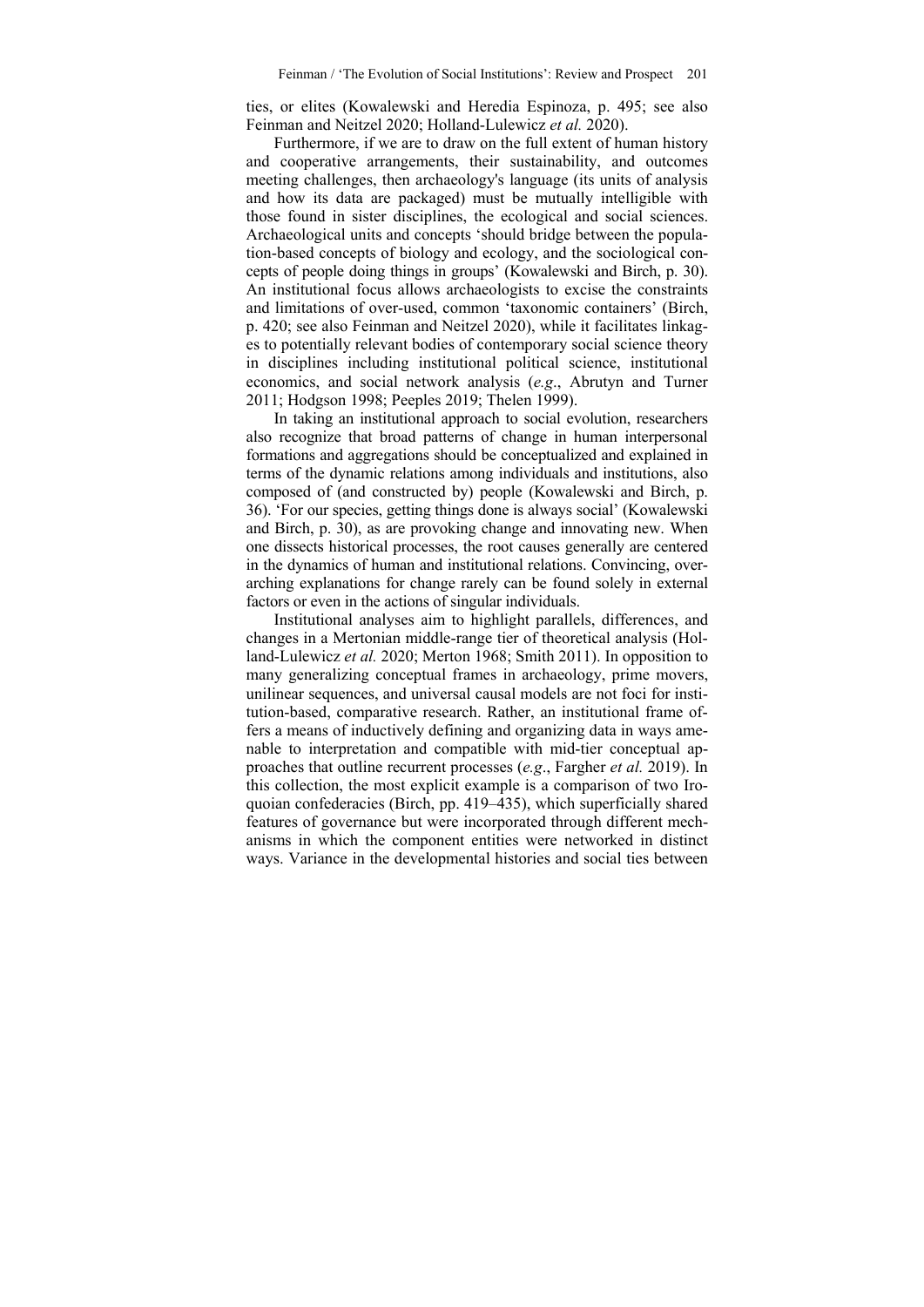demographic segments culminated in vastly different outcomes for the groups during the tumultuous colonial era. Beyond this volume, in a study of 30 pre-modern polities (Blanton and Fargher 2008), a strong relationship was noted between the reliance of political institutions on internal resources (generally local agrarian and craft production, taxes from local markets) and more collective forms of governance. The recurrence of this relationship holds despite significant institutional variation in the specific institutions of production, tax collection, and leadership, which looking forward could account for the relative sustainability of different collective governance regimes in a framing approach that isolates both parallels and differences.

A vantage on institutions also provides a path through a theoretical debate and conundrum that has ruminated for more than fifty years in archaeology. In the oft-cited 'A Theory of the Origin of the State,' which dovetails in time with a renewed comparative commitment in archaeology (and cognate fields) to understand and explain the emergence of large, human political affiliations, Robert Carneiro (1970) cogently juxtaposed two main streams of thought (voluntaristic and coercive) relevant to social evolution. Both streams have deep philosophical roots. Emphasis on voluntarism underlies functionalist and systems frames, while coercive logics underpin Marxist theories and the suite of social evolutionary frames derivative from them. In a sense, each stream gives credence to only one dimension of humanity's character. Voluntarism stresses humankind's propensity for altruism, empirically bolstered by the ability of our species to cooperate with non-kin in larger aggregations than any other form of life. Yet, as Carneiro (1970) himself recognized, people neither generally nor uniformly act for the good of the whole or others. In contrast, coercive theoretical streams rest on humanity's propensity for selfishness and individual agency. But coercion at polity scale is costly and nearly impossible to sustain (*e.g*., Roscoe 2013).

Furthermore, the default condition for humanity is neither selfishness nor altruistic virtue. Humans have agency and also are excellent cooperators, and because we, as a species, are capable of both, cooperation tends to be situational and contingent, a context-related product of interpersonal relations. Neither people in the past nor in the present are excluded from or exceptions to these fundamental properties of human nature. The focus on institutions, by definition, recognizes the essential interactive, social element in the formation and sustainability of human coalitions of any size. Compacts, compromises, and contracts (written, expressed, or not) underlie all cooperative arrangements. Even autocratically organized regimes and social arrangements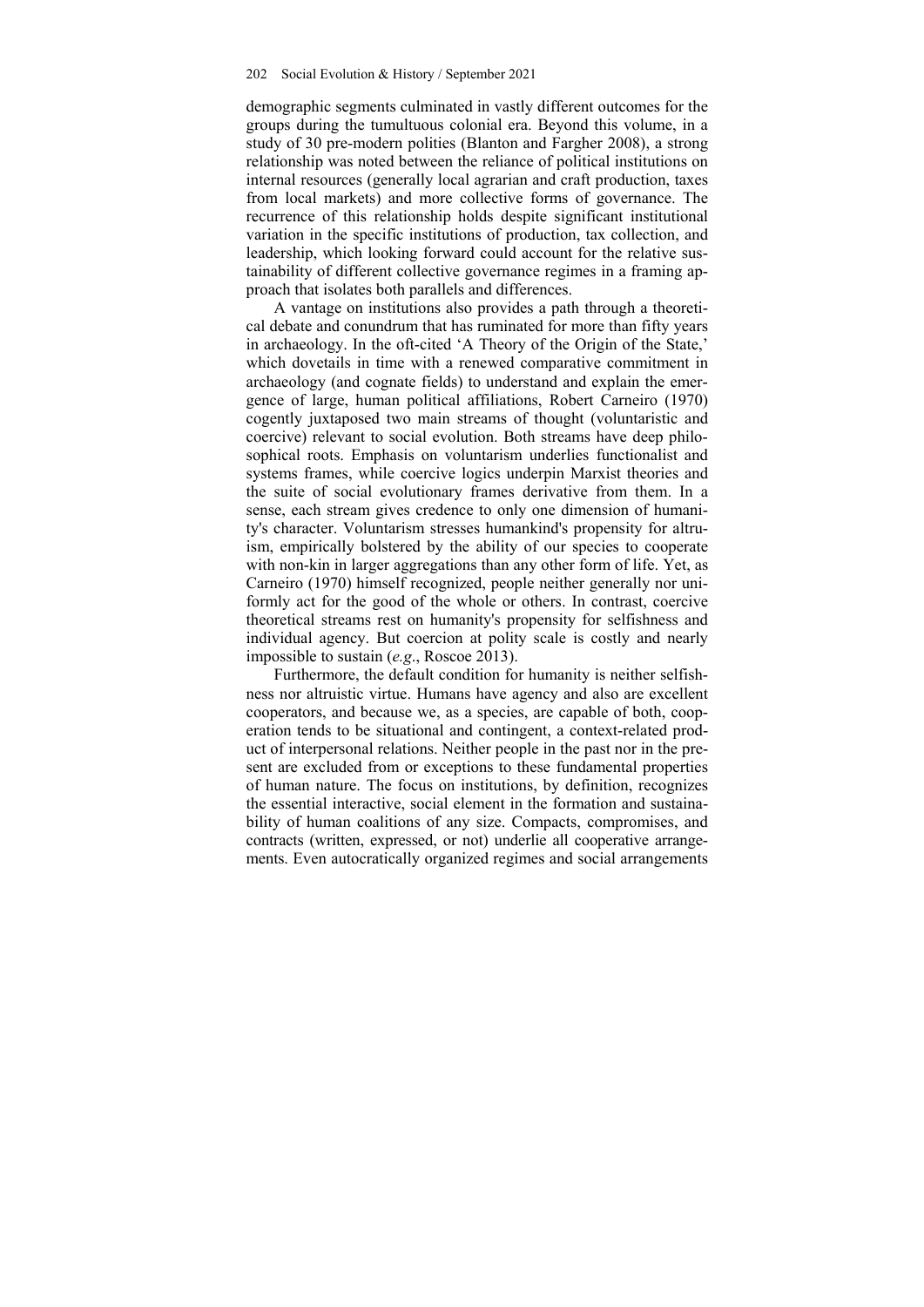are not strategic outcomes dictated by the whims and strategies of singular, powerful individuals, but involve networks of relations that generally include cronies, clients, and the broader, generally diverse, differentiated populace (Beekman, p. 526). The boot-strapping of an institutional lens with collective action theoretical approaches (*e.g*., Blanton and Fargher 2008, 2016; Levi 1988; Olson 1965) affords a means to bridge the micro-macro problem (Rothstein 1996; Thelen 1999). Humans make decisions (not societies or cultures), but choices and practices are filtered and bounded by interpersonal relations and institutional affiliations.

#### **KEY CONTRIBUTIONS, INTEGRATIVE THEMES, AND SUMMARY THOUGHTS**

In my first reading of the volume, sometimes I lost the thread of the overarching argument as the core elements of the institutional perspective and how to implement them did not have a sufficiently explicit footprint threading the individual chapters. Nevertheless, the introductory chapter and the four chapters in the opening section (Theoretical Approaches) together do provide a clear rationale for refocusing comparativist social evolutionary thought at a middle theoretical range. After Bondarenko sets the agenda, reviews social science perspectives on institutional analysis, and presents an overview of the volume, Kowalewski and Birch define the core underpinnings of an institutional approach and how it makes sense for contemporary archaeological analysis. In his second contribution, Bondarenko outlines an analytical means to compare the relations between institutions, whether they are rigidly ranked or more evenly articulated one to another. A key point is that major structural changes often take place without transformational changes in sociopolitical complexity. Nikolay N. Kradin draws on a compilation of cases from the Atlas of Cultural Evolution (Peregrine 2003) to illustrate both the strong relationship between largest community size and sociopolitical complexity, but also the lack of strict thresholds despite the strong general correspondence (see also Feinman 2013). Through an accompanying historical example from the Russian Far East, Kradin advances the thought that, in part, the lack of fit between large settlement sizes (urbanization) and sociopolitical complexity reflects diversity in the ways that different institutions and modes of leadership utilize the built environment. Christopher S. Beekman also makes a similar observation in his discussion of prehispanic West Mexican political institutions in the book's third section (see also Feinman and Carballo 2018). In his review of social evolutionary frames, Henri J. M. Claessen infers that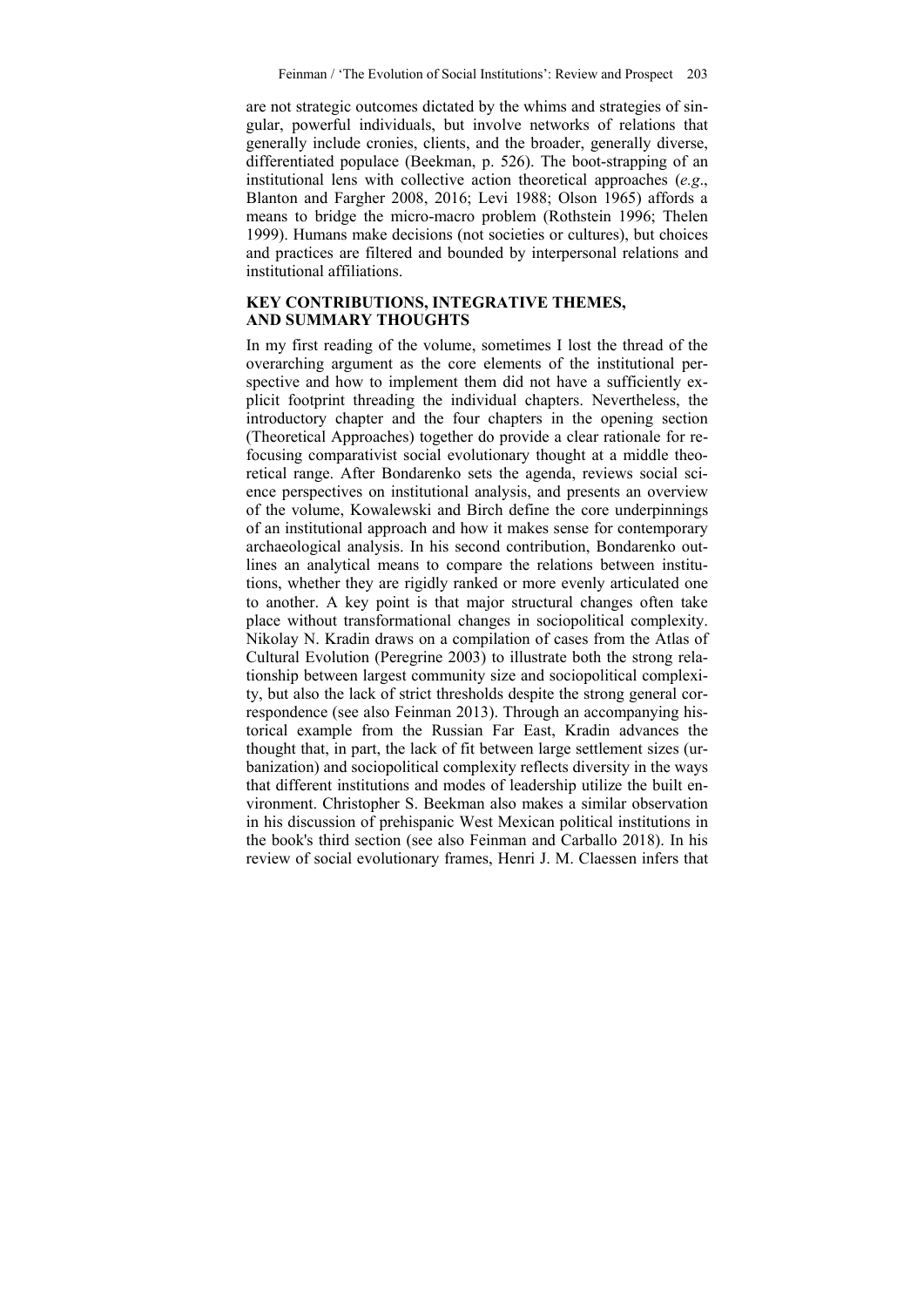parallel forms of human organization or institutional arrangements need not indicate historical borrowing or shared lineage, but may reflect formations that work in certain contexts, a notion that parallels the aforementioned focus on recurrent processes (Hedström and Swedberg 1996; Mayntz 2004).

The volume's two remaining sections include twelve Old World chapters and ten that focus on the Americas and the Pacific Islands. Kingship and leadership are the theme for Alexander A. Nemirovsky (Late Bronze Age Assyria) and Alexander V. Marey (thirteenthcentury Castile). The processes of colonialization (Malawi) and decolonialization (Ghana) in Africa are the respective topics for Ariadna P. Pozdnyakova and Tatiana S. Denisova. Sociopolitical institutions and change in Polynesia are covered by Henri J. M. Claessen, whose focus is the relationship between population and arable land, and by Albert I. Davletshin, who undertakes a comparative linguistic analysis, while Paul Roscoe critiques the essentialization of gender roles in his examination of patriarchy in New Guinea.

Many of the book's case studies illustrate longstanding, yet flawed, tenets that underpin archaeological practices, which traditionally have endeavored to trace bounded cultural or societal units through stepped categorical sequences of social evolutionary transformation. Through the adoption of macroscalar vantages, Andrey V. Korotayev (northeast Yemen), Aleksei S. Shchavlev (tenth-century Ukraine), Bondarenko (Benin), Kradin (nomadic peoples on the Eurasian steppes), Birch (Iroquoian confederacies), David H. Dye (Indigenous southeastern North America), and Gleb V. Aleksandrov (colonial New England) collectively document the importance of interregional networks for understanding variation and changes in more local institutions, scalar and temporal diversity in regional organizations that do not align with the traditional social evolutionary stages, and temporal sequences that do not conform to the neoevolutionary trajectory of change. Aleksandrov points out that although early towns in New England had basic parallels with similarsized towns in the mother country, they had markedly distinct organizational and institutional features due to the larger worlds in which they were networked. Nam C. Kim also brings a broad-scale lens to the emergence of Co Loa, a large walled settlement that expanded markedly in the Red River valley of northern Vietnam during the last centuries BCE. Kim argues that changes at Co Loa were neither the direct product of northern intrusions nor entirely independent of such links.

Kradin's comparison of nomadic peoples documents that greater mobility was generally correlated with less hierarchical political institutions. In parallel with the finding in his earlier paper, as sedentary com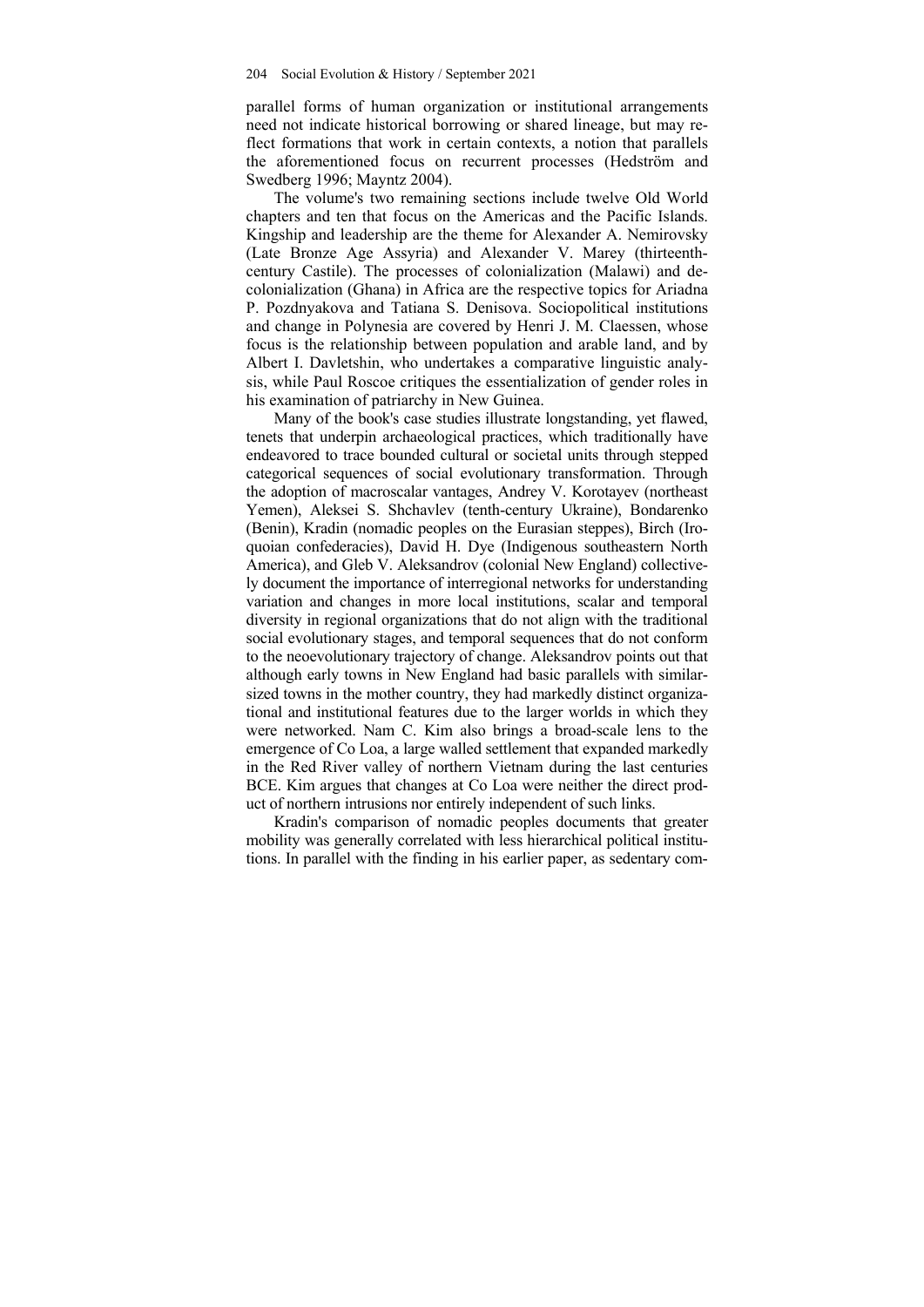munities increase in size, humans create new institutions or make institutional adjustments, although the nature of those shifts are by no means uniform. This relationship is further amplified in Lucille E. Harris's study of hunter-gatherer populations (on the North American northern plateau). She finds that the range of house size variability increases (with some domiciles larger than any found in small communities) in larger settlements. Across economic modes, temporal epochs, and regions, as the scale of human sociality and interaction expands, economies of scale and rates of innovation increase (*e.g*., Smith 2019). But, at the same time, how we recognize and interrelate with each other changes. There are constraints on our cognitive capacities (Hill and Dunbar 2003). Social relations become based mainly on 'weak ties' (Granovetter 1973), that is, categorical rather than biographical (face-to-face, deeply personal) familiarity (*e.g*., Coward and Gamble 2008). Potential impediments and threats to social cohesion and community sustainability increase with 'scalar stresses' (*e.g.,* Johnson 1982). To reap the benefits of larger, more permanent aggregations, new institutions are created to foster interpersonal ties and enable things to get done.

Three chapters explicitly trace shifting institutions and their articulations across time and space in ancient Greece (David B. Small), the Andes (Charles Stanish), and prehispanic Mesoamerica (Kowalewski and Heredia Espinoza). The latter is especially noteworthy as it defines eight consequential institutions (states, cities, districts/neighborhoods, rural communities, households, marketplaces, temples, and irrigation societies) that are integral to pretty much all Mesoamerican polities for thousands of years, and yet the specific ways that they were arranged, and how they articulated with each other, undergird great diversity across that ancient world. 'The interplay between human forces organized in institutions that have somewhat different objectives has multiple potential outcomes. Mesoamerica's evolution was uneven, nonlineal, punctuated, and episodic. Periods of growth were followed by collapse at the regional and sometimes wider scales' (Kowalewski and Heredia Espinoza, p. 514).

Articulations between political ideologies/cosmological constructs and associated institutions are probed in two chapters, each with direct ramifications and parameters for the framing of social evolutionary thought. Victoria Tin-bor Hui dissects the long-held presumption that China was fundamentally different from Europe, ruled by despots yet peaceful, due to the teachings and tenets of Confucianism. Through a succinct tracing of this political philosophy across millennia, the fallacy of the false dichotomies that too frequently have been drawn between the West and the rest are dismantled (see also Blanton and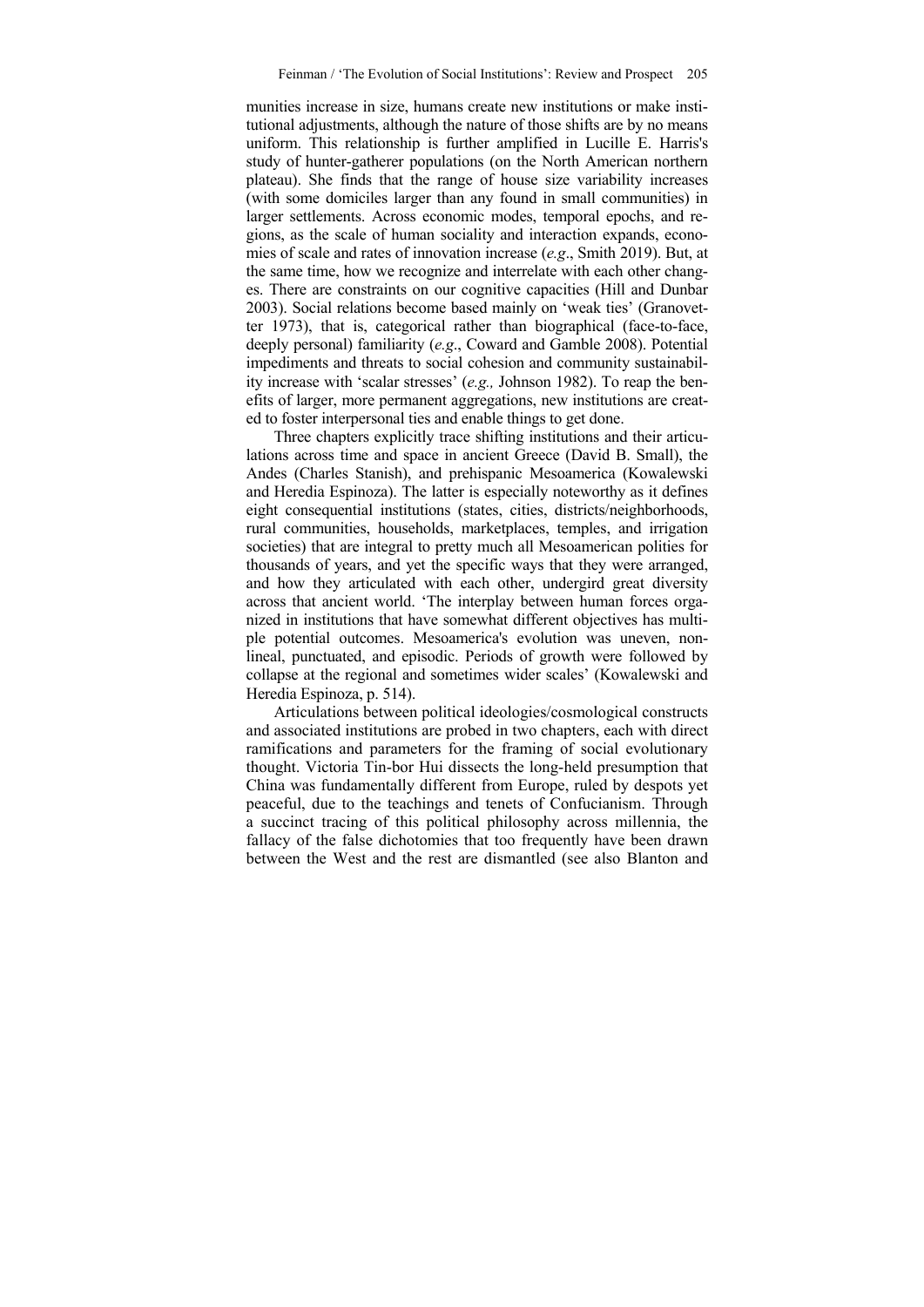Fargher 2008, pp. 5–11). The author illustrates how Confucianism, like most major bodies of philosophical thought, features contradictory elements, both those that foster peace and others that justify war, both those that check despotism and others that bolster and defend autocratic rule. Chinese rulers and institutions drew on those articles of this political philosophy that legitimized their objectives and practices (sometimes tyrannical, but other times not). In fact, early Confucian thought, birthed during the mid-first millennium BCE, placed checks on imperial authority. Later in Chinese history, there were 'enlightened' episodes when the rights of citizens for material welfare, legal protection, and degrees of free expression were recognized. A take-away lesson is that broadly held ideologies or political philosophies, such as democracy, socialism, capitalism, and modernity, do not in and of themselves define or determine individual or institutional practices, so that historical contexts that fall under the rubric of such terms often are highly diverse.

Ken Baskin adopts a macro-vantage to argue that a seventeenthcentury shift in western European cosmology from religion to a mechanistic rationality, derived from the work of Francis Bacon, accounts for the subsequent paths taken (and the excesses) of three modern institutions, Western science, nation-states, and capitalism. Although provocative, I found the bridging arguments to be overly general, vague, and too accepting of the exceptionalist view of Western modernity. I remain unconvinced that rational thought and enlightened views that recognized principles of equity were unique to the modern West (*e.g*., Conrad 2012) or that a mechanized cosmic rationality was ever uniformly shared by populations across the contemporary West. As I write this review, long sequestered by a global viral scourge in a country (United States) where more than a third of the populace believe faith-based conspiracies, hold extreme nationalist views, and reject an array of rational, consensual findings of science (concerning the virus, climate change, evolution), the causal inferences advanced seem to require a more fine-grained exploration.

In sum, this is a consequential volume for the study of human cooperative arrangements and their variation and changes across time and space. Readers will not find, nor should they expect, a simple script to reframe this transdisciplinary intellectual quest. But they will encounter the fragments of a roadmap that identifies debates, theoretical constructs, and analytical lenses that should be pursued and others that should be retired. Most notable is the focus on institutions, an instrumental perspective for considering how people met challenges in the past (and for that matter, how we address them today). Whether in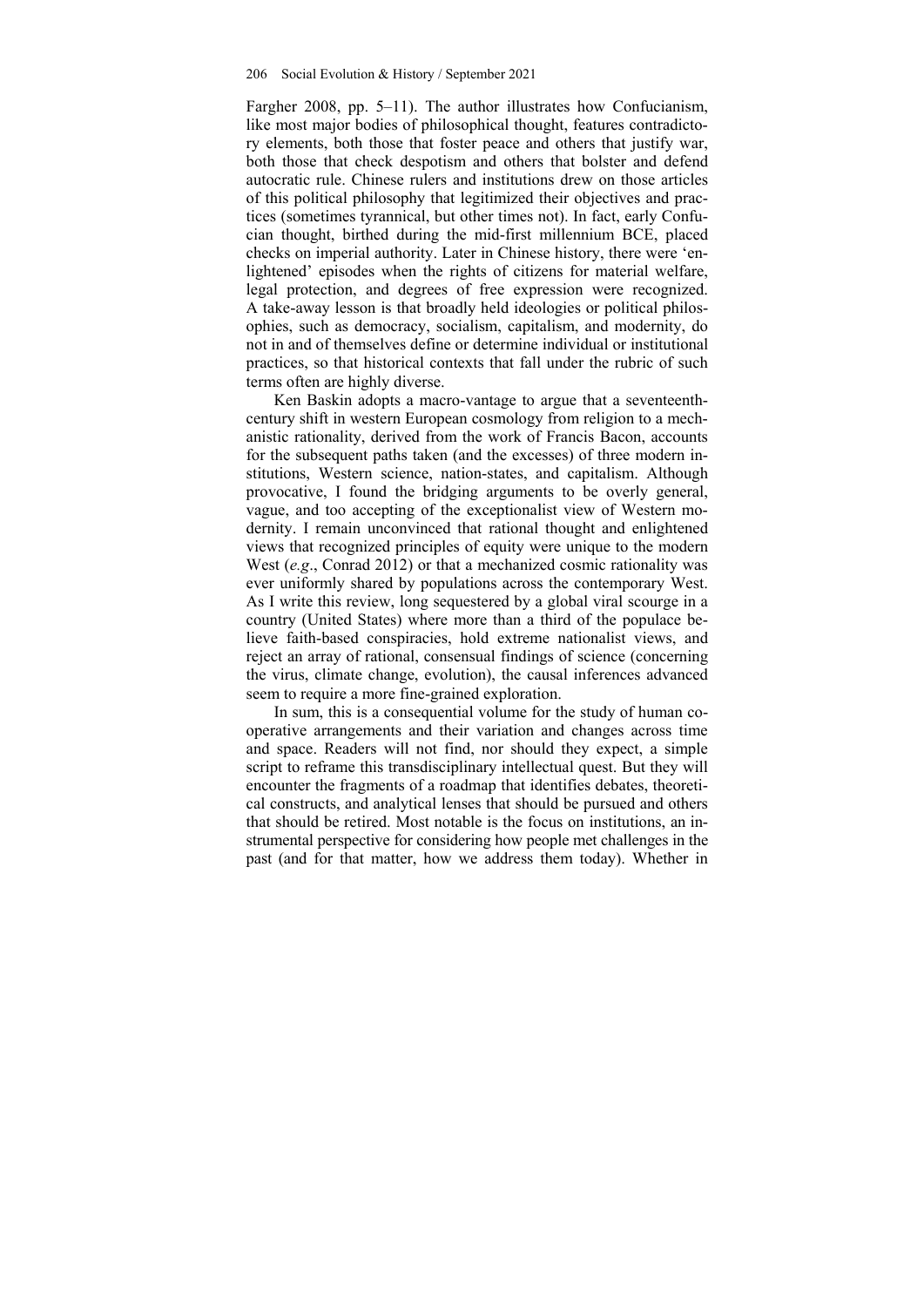regard to climate change (Kowalewski and Birch, p. 30) or the implementation of policies to quell a pandemic or distribute a vaccine – two principal challenges facing the modern world (Else 2021) – the main impediments are not technical know-how, but social, resolving how to build and sustain the cooperative arrangements and institutions to get things done. Likewise, scholarly vantages on social evolution have long privileged external causality, rooted in the physical environment, technology, foreign influences and invasions, or great leaders who mystified or coerced their flocks. But guided by the institutional lens, it becomes clearer that the main drivers underpinning change are (and always have been) us, the complex webs of relations and means through which we coalesce and split apart.

#### **REFERENCES**

- Abrutyn, S., and Turner, J. H. 2011. The Old Institutionalism Meets the New Institutionalism. *Sociological Perspectives* 54: 283–306.
- Blanton, R., and Fargher, L. 2008. *Collective Action in the Formation of Pre-Modern States*. New York: Springer.
- Blanton, R. E., and Fargher, L. F. 2016. *How Humans Cooperate: Confronting the Challenges of Collective Action*. Boulder: University Press of Colorado.
- Carneiro, R. L. 1970. A Theory of the Origin of the State. *Science* 169: 733–738.
- Conrad, S. 2012. Enlightenment in Global History: A Historiographical Critique. *American Historical Review* 117: 999–1027
- Coward, F., and Gamble, C. 2008. Big Brains, Small Worlds: Material Culture and the Evolution of the Mind. *Philosophical Transactions of the Royal Society B, Biological Sciences* 363: 1969–1979.
- Else, H. 2021. The Science Events to Watch for in 2021. *Nature* 589: 14–15.
- Fargher, L. F., Blanton, R. E., and Antorcha-Pedemonte, R. R. 2019. The Archaeology of Intermediate-Scale Socio-Spatial Units in Urban Landscapes. *Archeological Papers of the American Anthropological Association* 30: 159–179.
- Feinman, G. M. 2013. The Emergence of Social Complexity: Why More than Population Size Matters. In Carballo, D. M. (ed.), *Cooperation and Collective Action: Archaeological Perspectives* (pp. 35–56). Boulder: University Press of Colorado.
- Feinman, G. M., and Carballo, D. M. 2018. Collaborative and Competitive Strategies in the Variability of Large-Scale Societies in Mesoamerica. *Economic Anthropology* 5: 7–19.
- Feinman, G. M., and Neitzel, J. E. 2020. Excising Culture History from Contemporary Archaeology. *Journal of Anthropological Archaeology* 60: 101230.